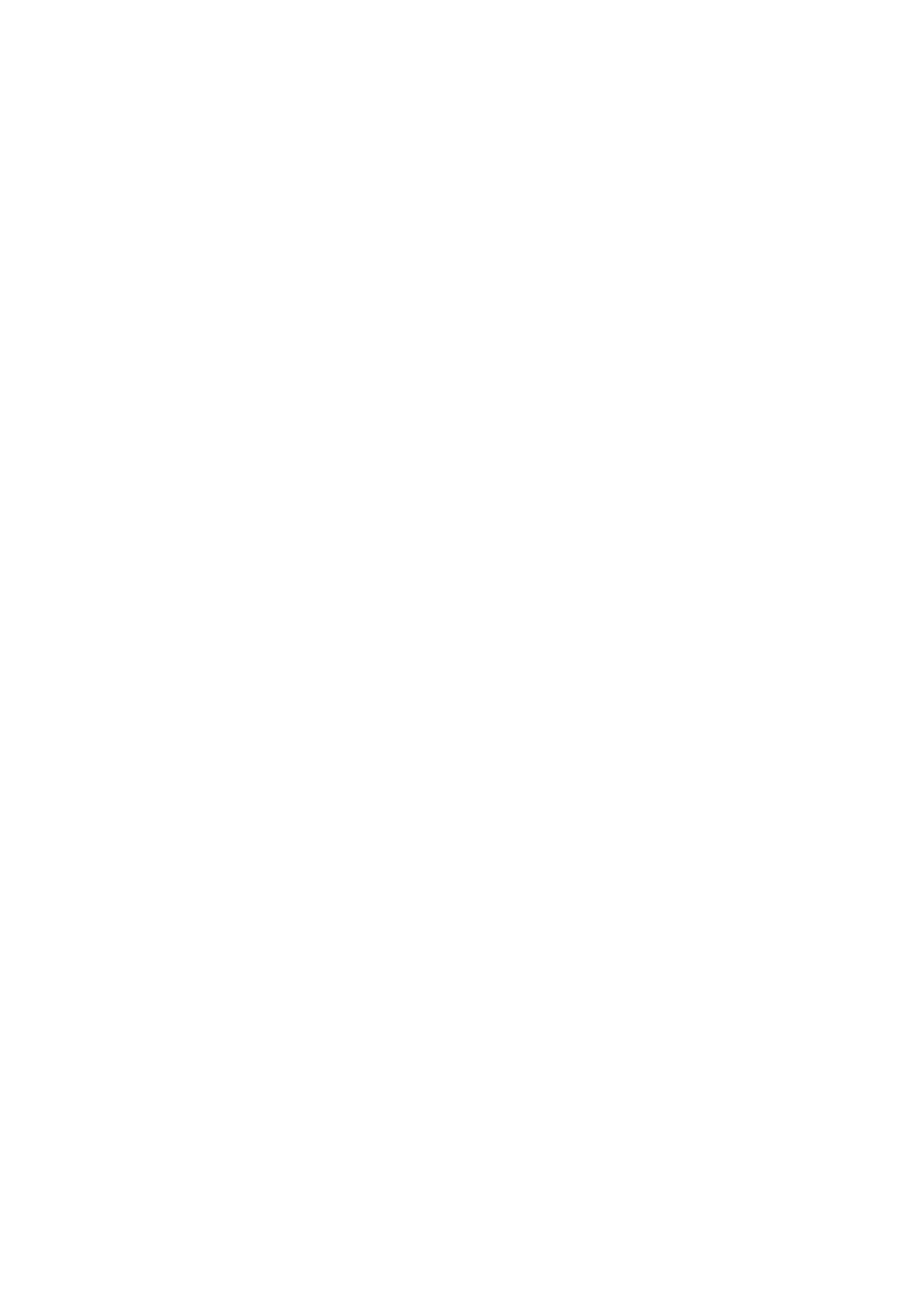#### **Key Points**

- Updated data illustrates that low access to residential aged care creates significant cost pressures in the Western Australian health system. Using 2017-18 average bed day cost data, patients awaiting aged care services cost Western Australian public hospitals approximately \$56.3 million in 2017-18.
	- There are significant differences across States in the availability of aged care places, as well as Commonwealth spending on residential aged care, which should be assessed.
- We have identified another mathematical flaw in the admitted patient services substitutability calculation.
- The prevalence of illicit drugs, particularly methamphetamine, is a significant issue for Western Australia. WA Police have recently estimated that 95% of the methamphetamine is being brought into Western Australia via international waters, due to our vast and remote coastline and under-resourced Commonwealth surveillance.
- Any proposal that towns over 1,000 population not be assessed as having differential water subsidies would inappropriately exclude Kalgoorlie, which requires water to be piped long distances as there is no viable local water source.
- We have previously suggested using regression analysis to determine the proportion of Services to Industry expenses that relate to population. Including more recent data has improved our analysis, and continues to suggest that the CGC's judgement-based proportions are too high.
- We provide an example where a material assessment can appear immaterial when materiality is tested in an iterative way.
	- We argue that the CGC should not test materiality in an iterative way but rather test materiality at the broadest conceptual disaggregation possible.

This submission uses new data to update some analysis Western Australia has previously provided on aged care costs, the under-resourcing of Commonwealth surveillance of Western Australia's coastlines, and a regression of the proportion of Services to Industry costs that relate to population. It also includes some new analysis on mathematical flaws in the assessment of substitutable admitted patient services and the problems with an iterative assessment of materiality. The submission builds on our previous 2020 Review submissions.

The submission does not include any comments on the Wages assessment, as we consider this has been sufficiently covered in our email correspondence with CGC staff.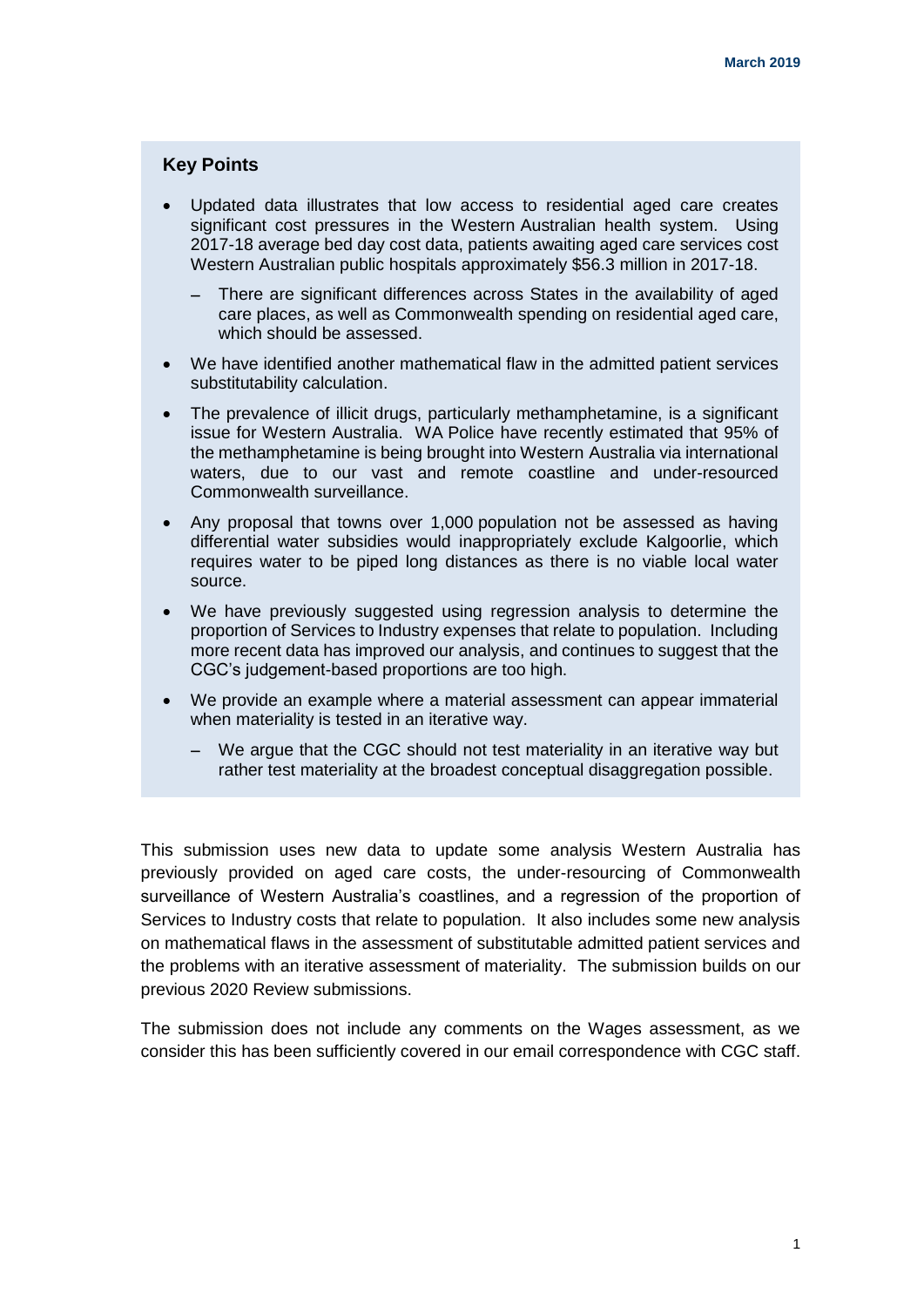# **Health**

#### *Aged care services*

As noted in our Submission to the Commonwealth Grants Commission's *2020 Methodology Review, Draft Assessment Papers*, Western Australia has the lowest rate of Commonwealth-funded residential aged care of any State, approximately 16% lower than the national average in 2016-17. This low access to residential aged care creates significant cost pressures in the Western Australian health system. We request that the CGC consider this disability further in light of that submission, and updated data presented here.

The relatively poor access to residential aged care in Western Australia is compounded by the lower number of Western Australians receiving Commonwealth Home Care Packages than would be expected, based on Western Australia's share of the national older population. As at 30 September 2018, people from Western Australia received 8.9%<sup>1</sup> of the national total of Home Care Packages compared to Western Australia's share of the national eligible older population of  $9.8\%$ <sup>2</sup>

The Western Australia Department of Health has provided the following updated information regarding patients awaiting aged care services in Western Australian public hospitals:

- For the 2017-18 financial year, 2,404 unique patients spent some of their public hospital episode of care classified as Patients Awaiting Aged Care Services.
- $\bullet$  This cohort spent 29,165 bed days<sup>3</sup> awaiting an aged care service over this period.
- Using the 2017-18 average bed day cost of \$1,930 per day, the total cost to the Western Australian health system for this cohort was approximately \$56.3 million in 2017-18.

This cost is regarded as a short run cost only, as it does not include the indirect costs that result from people in the community who require, but cannot access, an aged care service due to poor availability, but then present to a public hospital following clinical deterioration or an incident to which the lack of aged care service has contributed. The \$56.3 million could therefore be seen as the minimum burden on the Health sector.

<sup>-</sup><sup>1</sup> Australian Institute of Health and Welfare (AIHW) (2019), *Home Care Packages Program Data Report 2nd Quarter (2018-19),* page 15, Table 12.

<sup>&</sup>lt;sup>2</sup> The older population, used throughout this section, has been calculated as the population 60 years and older, plus the 50-59 year-old Aboriginal and Torres Strait Islander population, in line with the eligibility criteria of the programme. This definition also applies to population shares in Table 1 and Table 2. Excluding the Aboriginal and Torres Strait Islander group changes Western Australia's share of older people only slightly from 9.8% to 9.7%. Australian Bureau of Statistics publications, cat. no. 2077.0 and cat. no. 3101.0, with WA Treasury calculations.

<sup>&</sup>lt;sup>3</sup> The 'Patients Awaiting an Aged Care Service' data, as provided by the Western Australia Department of Health, is not directly comparable to the Productivity Commission's 'Hospital Days' data presented in Table 1. For more information on 'Patients Awaiting an Aged Care Service' see: Government of Western Australia, Department of Health (2017), *Patients Awaiting an Aged Care Service (PAACS). Data Dictionary Version 1.2.*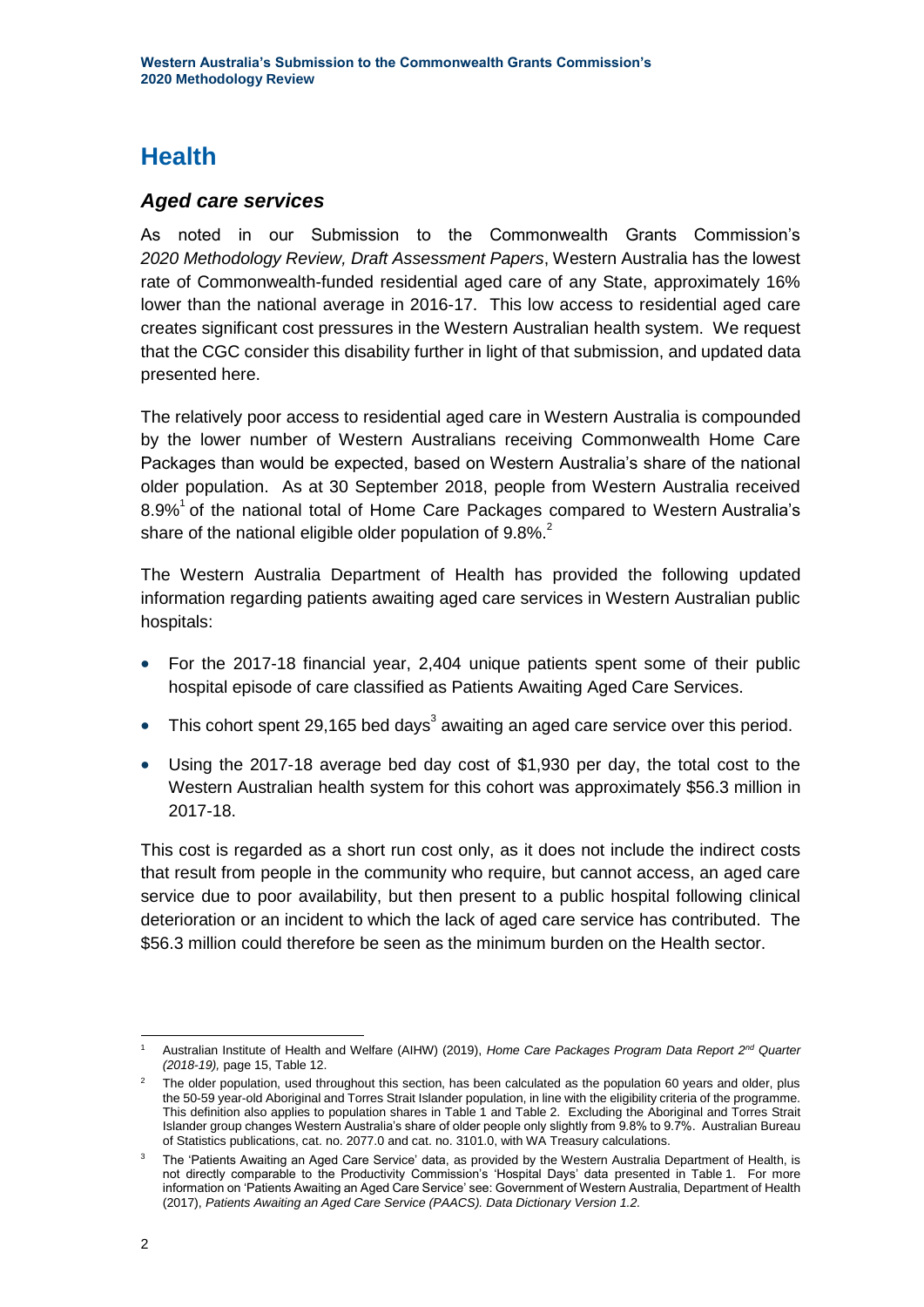We understand that one of the principal subsidiary committees of the Australian Health Ministers Advisory Council (AHMAC) is considering a national data collection, or at least, a snapshot audit in this area.

The Productivity Commission's *2018 Report on Government Services* highlights differences between States in the availability of aged care services. These differences are presented in Table 1 and Table 2.

 Queensland, South Australia and Western Australia had significantly more patients awaiting aged care services per capita than the other States in 2015-16.

The higher burden of patients awaiting aged care services can be explained by differences across States in the availability of aged care places, as well as Commonwealth spending on residential aged care.

|                                                               | <b>NSW</b> | Vic                 | Qld      | WA       | SΑ     | Tas     | <b>ACT</b>      | NΤ       |
|---------------------------------------------------------------|------------|---------------------|----------|----------|--------|---------|-----------------|----------|
| Hospital days <sup>(a)</sup>                                  | 103 620    | 4 7 9 1             | 125 207  | 55 476   | 48 528 | 6 3 2 0 | 5873            | 3880     |
| States' share of hospital days $(\%)^{(b)}$                   | 29.3%      | 1.4% <sup>(c)</sup> | 35.4%    | 15.7%    | 13.7%  | 1.8%    | 1.7%            | $1.1\%$  |
| States' share of the older population<br>2016-17 $(\%)^{(d)}$ | 32.8%      | 24.9%               | 19.7%    | $9.7\%$  | 8.0%   | $2.7\%$ | $1.4\%$         | $0.7\%$  |
| Difference (%)                                                | $-3.5\%$   | -23.5%              | $+15.7%$ | $+6.0\%$ | +5.7%  |         | $-0.9\% +0.3\%$ | $+0.4\%$ |

#### **Table 1: Patients awaiting aged care services by State, 2016-17**

Source: Productivity Commission (2019), *Report on Government Services 2019*, Chapter 14: Aged care services.

(a) Number of days spent as a hospital patient by those eligible and waiting for residential aged care.

(b) States' share of total 'Hospital days' from the line above.<br>(c) Victoria has developed alternative care pathways for olde

Victoria has developed alternative care pathways for older people waiting for residential aged care to be supported outside the acute hospital system. These alternative care pathways impact on the data reporting the number of hospital patient days by those eligible and waiting for residential aged care.

(d) Australian Bureau of Statistics publications, cat. no. 2077.0 and cat. no. 3101.0, with WA Treasury calculations.

|                                                                  | <b>NSW</b> | Vic     | Qld     | WA      | SΑ        | Tas     | <b>ACT</b> | NΤ      |
|------------------------------------------------------------------|------------|---------|---------|---------|-----------|---------|------------|---------|
| States' share of the older population<br>$2017 - 18$ $(%)^{(b)}$ | 32.7%      | 24.9%   | 19.8%   | 9.8%    | 8.0%      | 2.7%    | 1.4%       | 0.7%    |
| Number of operational aged care<br>places                        | 70 536     | 54 599  | 38 864  | 16811   | 18<br>112 | 5 0 6 5 | 2630       | 525     |
| States' share of operational places<br>$(\% )$                   | 34.1%      | 26.4%   | 18.8%   | 8.1%    | 8.7%      | 2.4%    | 1.3%       | 0.3%    |
| Difference from older people<br>population share (%)             | $+1.4%$    | $+1.5%$ | $-1.0%$ | $-1.7%$ | $+0.7%$   | $-0.3%$ | $-0.1%$    | $-0.4%$ |
| Commonwealth expenditure $(\text{Im})^{(c)(d)}$                  | 5628       | 4569    | 3 3 8 5 | 1614    | 1562      | 456     | 248        | 103     |
| States' shares of Commonwealth<br>expenditure (%)                | 31.7%      | 25.7%   | 19.0%   | 9.1%    | 8.8%      | 2.6%    | 1.4%       | 0.6%    |
| Difference from older people<br>population share (%)             | $-1.0%$    | $+0.8%$ | $-0.8%$ | $-0.7%$ | $+0.8%$   | $-0.1%$ | $+0.0%$    | $-0.1%$ |

#### **Table 2: Aged care services by State, 2017-18**

Source: Productivity Commission (2019), *Report on Government Services 2019*, Chapter 14: Aged care services.

(a) Relative number of operational aged care places per 1,000 people aged 70 years or over, including Aboriginal and Torres Strait Islander Australians aged 50-69 years, 30 June 2018. Excluding the Aboriginal and Torres Strait Islander group increases the relative number to 0.894 for Western Australia.

(b) Australian Bureau of Statistics publications, cat. no. 2077.0 and cat. no. 3101.0, with WA Treasury calculations.

(c) State and Territory Government expenditure is subtracted from total government expenditure of aged care services.

(d) Not all Commonwealth, State and Territory government aged care expenditure is included in these estimates. For example, capital expenditure by the Commonwealth, State or Territory governments is excluded.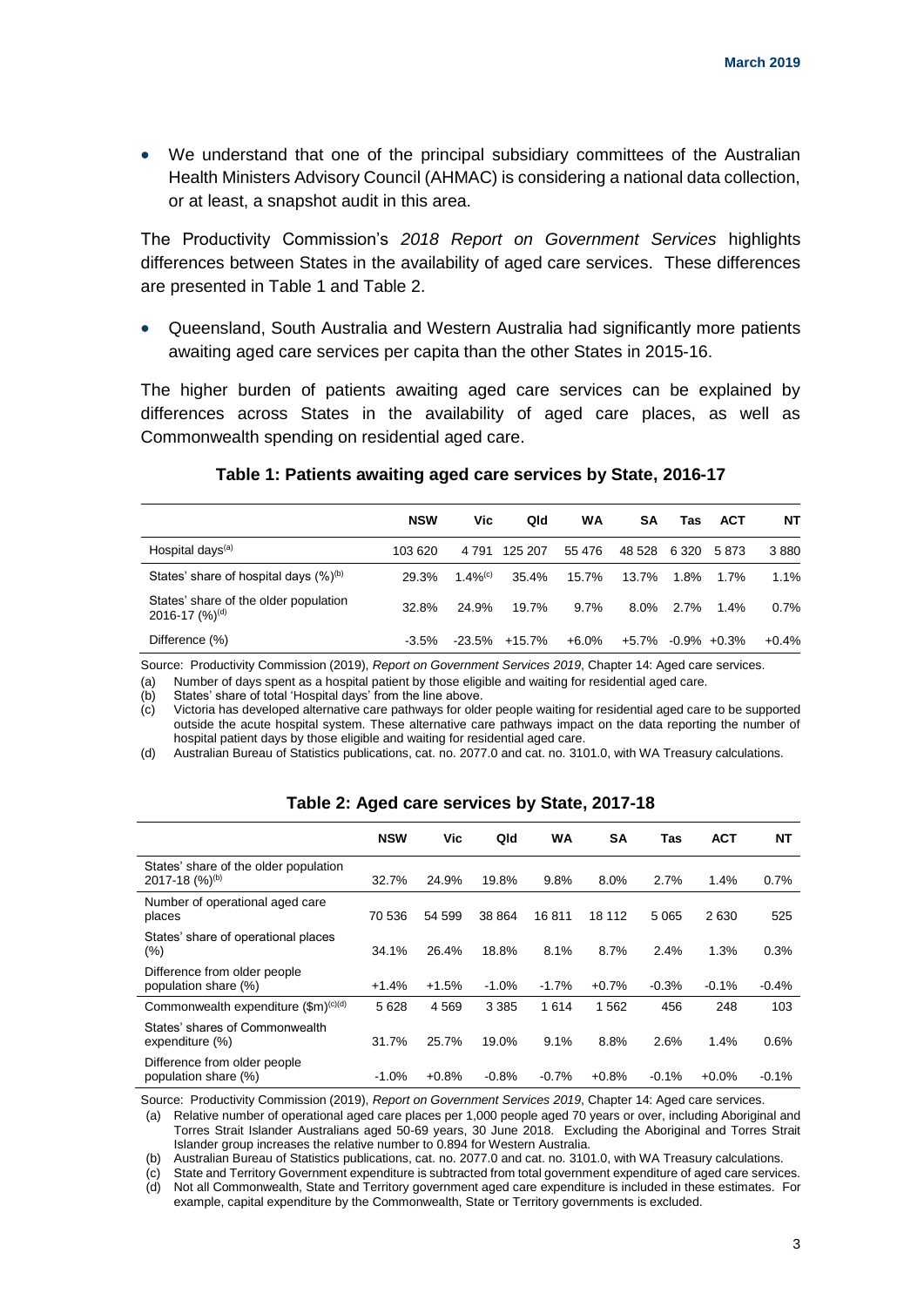Western Australia would like the CGC staff to:

 consider the relative cost to States' of inconsistent Commonwealth support for aged care services across States.

#### *Substitutability of admitted patient services*

Our position on the CGC's proposed method to measure the effect of non-State health services on States' budgets is well documented. We are of the opinion that the proposed approach in the 2020 Review is mathematically flawed and will underestimate the substitutability of health services.

It should make no difference whether equalisation is presented in the form of a 'subtraction approach' as used in the 2010 Review, or in the form of a factor assessment approach as used in the 2015 Review. If implemented correctly, the two can deliver the same results.

We have discussed our position at length with CGC staff. They committed to calculating a hypothetical example where the private sector and the State sector are not exactly equal, using both the 'subtraction approach' and 'factor assessment/direct method', to test our claim that the two methods using the current CGC methodology will not yield identical results. We understand the current work pressures of the CGC and await confirmation on the outcome of their calculations.

We have also recently identified a further example of a mathematical flaw in the model, in relation to the admitted patient services substitutability calculation.

In its Staff Discussion Paper on substitutability levels<sup>4</sup>, the CGC proposes to calculate admitted patient services substitutability levels as follows:

- About 40% of (public) $5$  admitted patient separations are emergency-type services which are generally not provided by private hospitals. Therefore, only 60% of all (public) admitted patient services are regarded as substitutable.
- At the national level, the proportion of people with private health insurance hospital cover is 47%. A person without private health insurance will rarely attend a private hospital, regardless of the availability of private health services in their State.
- As such, the estimated level of potential substitutability is 60%  $\times$  47%=28%.<sup>6</sup>

<sup>-</sup><sup>4</sup> Commonwealth Grants Commission (2018), *2020 Review – Review of substitutability levels for the health category*, Staff discussion Paper CGC 2018-05-S.

<sup>5</sup> 'Public admitted patient separations' is used in the CGC's 2020 Review discussion paper, but 'admitted patients separations' is used in its 2015 Review report.

<sup>6</sup> *ibid.*, page 4, paragraph 14.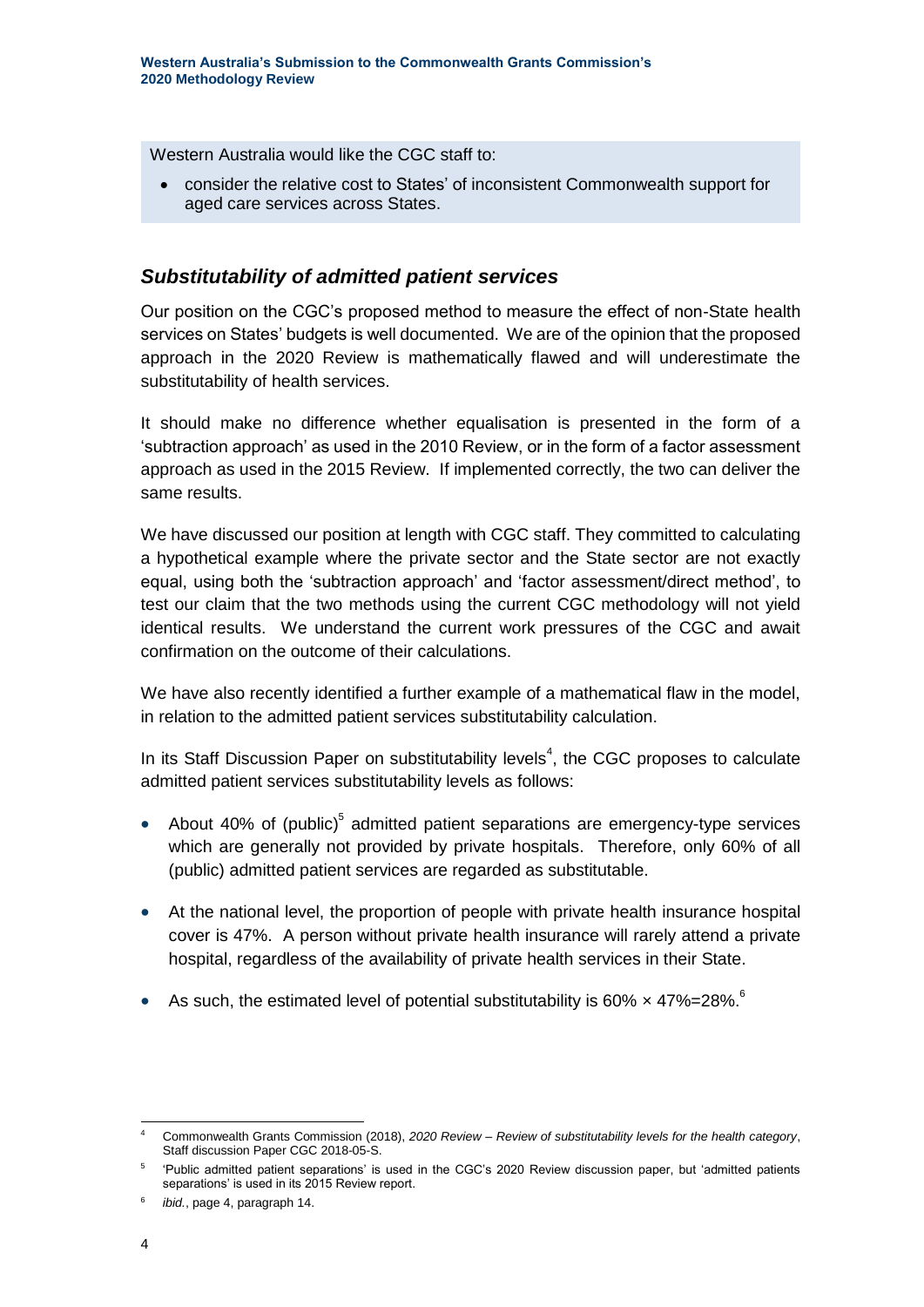While not clear, the apparent implication of this calculation is that 47% of the public admitted patient separations, that are not emergency-type services, are privately insured.

For simplicity we exclude emergency services from the analysis.<sup>7</sup>

Suppose the following notation:

| State Hospital, Insured   | Private Hospital, Insured   | Total, Insured<br>$(S_i + P_i)$ |  |  |  |
|---------------------------|-----------------------------|---------------------------------|--|--|--|
| State Hospital, Uninsured | Private Hospital, Uninsured | Total, Uninsured                |  |  |  |
| $S_{\nu}$                 | $P_u$                       | $(S_u + P_u)$                   |  |  |  |
| State Hospital, Total     | Private Hospital, Total     | Total, Total                    |  |  |  |
| $S_{(i+u)}$               | $P_{(i+u)}$                 | $(S_{(i+u)} + P_{(i+u)})$       |  |  |  |

Subject to the issue of interpretation noted above, according to the CGC $^8$ :

$$
(S_i + P_i) = 47\% \times (S_{(i+u)} + P_{(i+u)})
$$
\n(1)

$$
P_u = 0 \tag{2}
$$

From this, we deduce the following:

$$
(S_u + P_u) = 53\% \times (S_{(i+u)} + P_{(i+u)})
$$
 (3)

$$
P_i = P_{(i+u)} \tag{4}
$$

From (1) & (4)

$$
S_i = 47\% \times (S_{(i+u)} + P_{(i+u)}) - P_{(i+u)}
$$
(5)

From (2) & (3)

$$
S_u = 53\% \times (S_{(i+u)} + P_{(i+u)})
$$
 (6)

The percentage of State hospital patients that are insured is:

$$
S_i / S_{(i+u)} = 47\% \tag{7}
$$

 $\bf 7$ <sup>7</sup> Emergency services could be included in the example, but would complicate the notation without adding any value, and without changing the conclusion.

<sup>8</sup> *ibid.,* page 4, paragraph 14.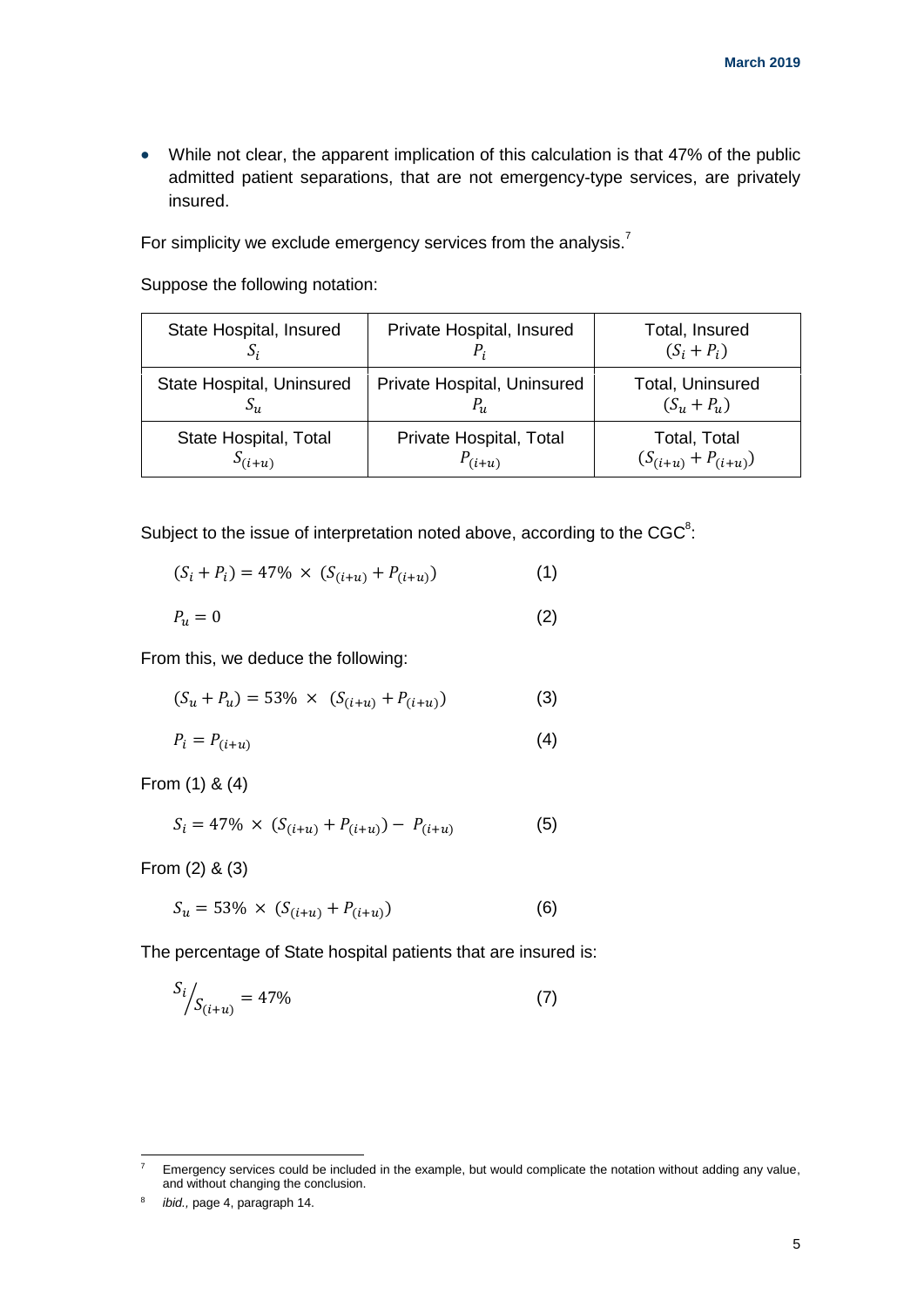Converting (5) into the percentage of insured State hospital patients:

$$
\frac{S_i}{S_{(i+u)}} = \frac{47\% \times (S_{(i+u)} + P_{(i+u)}) - P_{(i+u)}}{S_{(i+u)}}
$$

$$
= 47\% - \frac{53\% \times P_{(i+u)}}{S_{(i+u)}}
$$

The CGC assumes that  $\frac{S_i}{S_{(i+u)}} = 47\%$ , but, it is clear that this is only true if  $P_{(i+u)} = 0$ , implying there is no private sector. This is clearly not the case. Is it therefore the CGC's intention that the private and public hospitals be treated in aggregate for substitutability purposes?

Although we note that a substitutability less than 47% is ultimately employed (because a substitutability of 15%, rather than 60%x47%=28% is used in the model), this was considered to be an upper bound due to "other policy and non-policy influences"<sup>9</sup>, rather than an appropriate conceptualisation in developing this factor-based assessment.

This highlights the lack of clarity on what the CGC means by substitutability, and how it relates to the savings that a State achieves when an above average level of private services is provided in that State.

 We remain convinced that actual substitutability between State and non-State services occurs within the confined parameters of complete substitutability (100%)<sup>10</sup>, rather than viewed as a concept of overall substitutability between the sectors.

Western Australia would like the CGC staff to:

• fully critique and respond to the algebraic flaws in the health substitutability model that we have highlighted.

# **Justice**

#### *Police*

As noted at the CGC State visit to Western Australia, the prevalence of illicit drugs, particularly methamphetamine, is a significant issue for the Western Australian community and law enforcement bodies. The Australian Criminal Intelligence Commission (ACIC) National Wastewater Drug Monitoring Program<sup>11</sup>, released in December 2018, reports that in 2018 Western Australia had the highest metropolitan and regional average consumption of methamphetamine in Australia.

<sup>-</sup><sup>9</sup> Commonwealth Grants Commission (2018), *Health*, Staff Draft Assessment Paper CGC 2018-01/12-S, page 20.

<sup>10</sup> See *Western Australia's Submission to the Commonwealth Grants Commission's 2020 Methodology Review – Draft Assessment Papers*, 2018, Box 8.2, page 84.

<sup>11</sup> Australian Criminal Intelligence Commission (December 2018), *National Wastewater Drug Monitoring Program*, Report 6.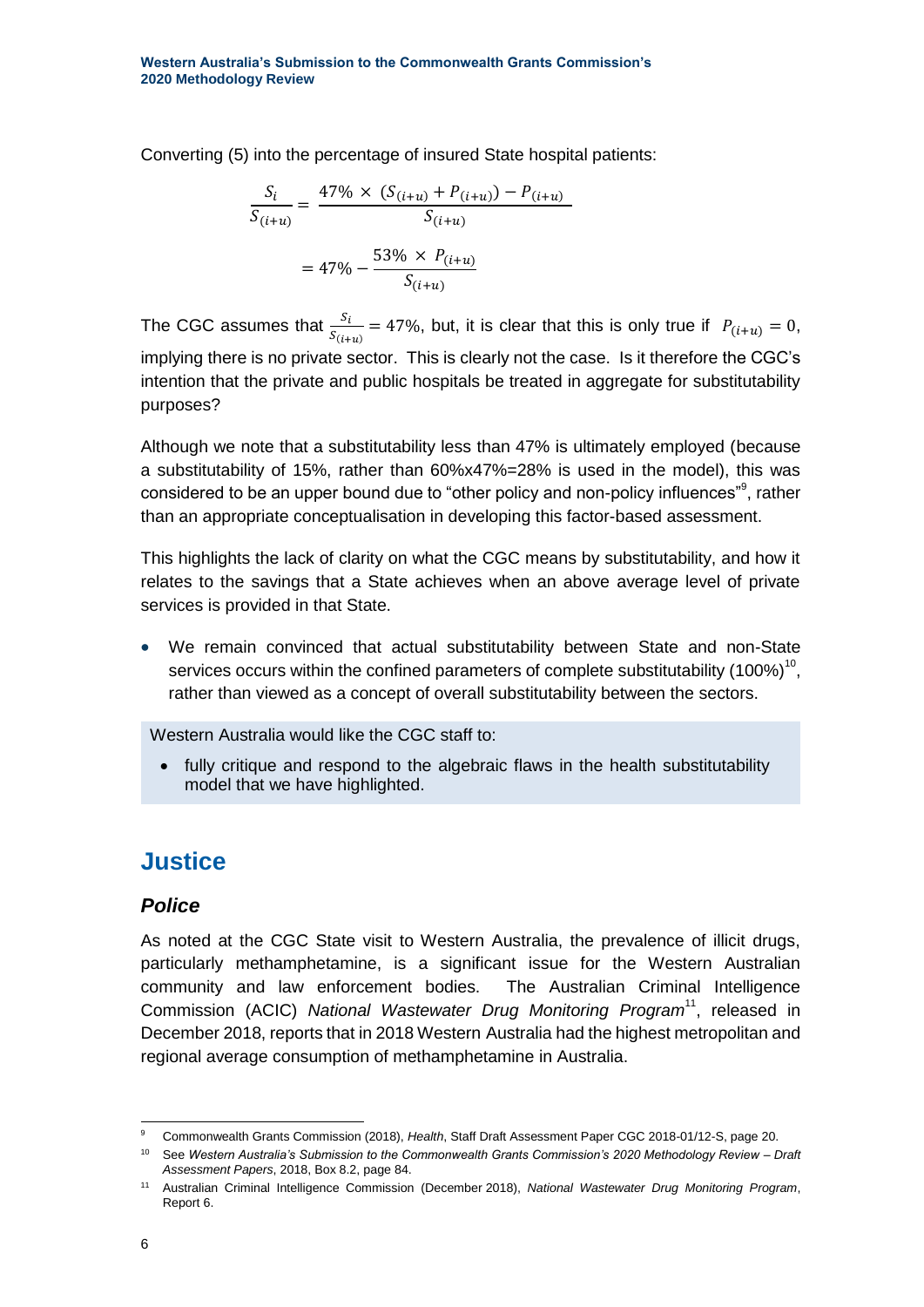WA Police estimate that 95% of the methamphetamine arriving in Western Australia is being brought into the State via international waters. Western Australia accounts for approximately 36% of Australia's mainland coastline length; 38% when including offshore island length. The vast border poses an immense challenge for law enforcement to detect and intercept suspicious maritime vessels and aircraft.

- The ACIC *Illicit Drug Data Report 2016-17*<sup>12</sup>, highlights the majority of amphetaminetype stimulants (primarily methamphetamine), by weight, detected at the border were imported via sea cargo (57.7%) and air cargo (23.4%). International mail made up 18.7%.
- The majority of methamphetamine importations originate from South East Asia, in particular from Chinese ports.

Traditionally, the preferred entry points exploited by organised crime groups have been in eastern states, particularly New South Wales and Victoria. In response to this activity, greater Commonwealth law enforcement focus has been applied to these locations. However, organised crime groups are known to adapt to avoid detection.

- Large methamphetamine seizures over the past couple of years in Western Australia suggest syndicates are attempting to exploit vulnerabilities in Western Australia's vast and remote border to import illicit drugs.
	- For example, a 1.3 tonne methamphetamine seizure in December 2017 in Geraldton was the highest on record for Australia.

Organised crime groups take the opportunity to conceal importations within legitimate cargo as a direct supply route to Western Australia. Regional ports can be more vulnerable to criminal activity due to the fewer law enforcement personnel, and lower-level infrastructure and detection capabilities.

• While the larger imports generally come via international vessels, the use of domestic vessels, charter boats and light aircraft<sup>13</sup> to courier drugs is a vulnerability due to minimal reporting requirements and low risk of detection.

Patrolling of Australia's borders is a Commonwealth responsibility, and although patrol ships are prevalent on the east coast of Australia, numbers are substantially lower off the west coast. A greater surveillance of the Western Australian border will help reduce the supply of methamphetamine into the State and, as a result, should also reduce the flow-on supply to other jurisdictions.

<sup>1</sup> <sup>12</sup> Australian Criminal Intelligence Commission (July 2018), *Illicit Drug Data Report 2016-17*, page 11.

<sup>&</sup>lt;sup>13</sup> The distance between Broome and Indonesia is approximately 1,300km, which is a feasible distance for light aircraft to travel.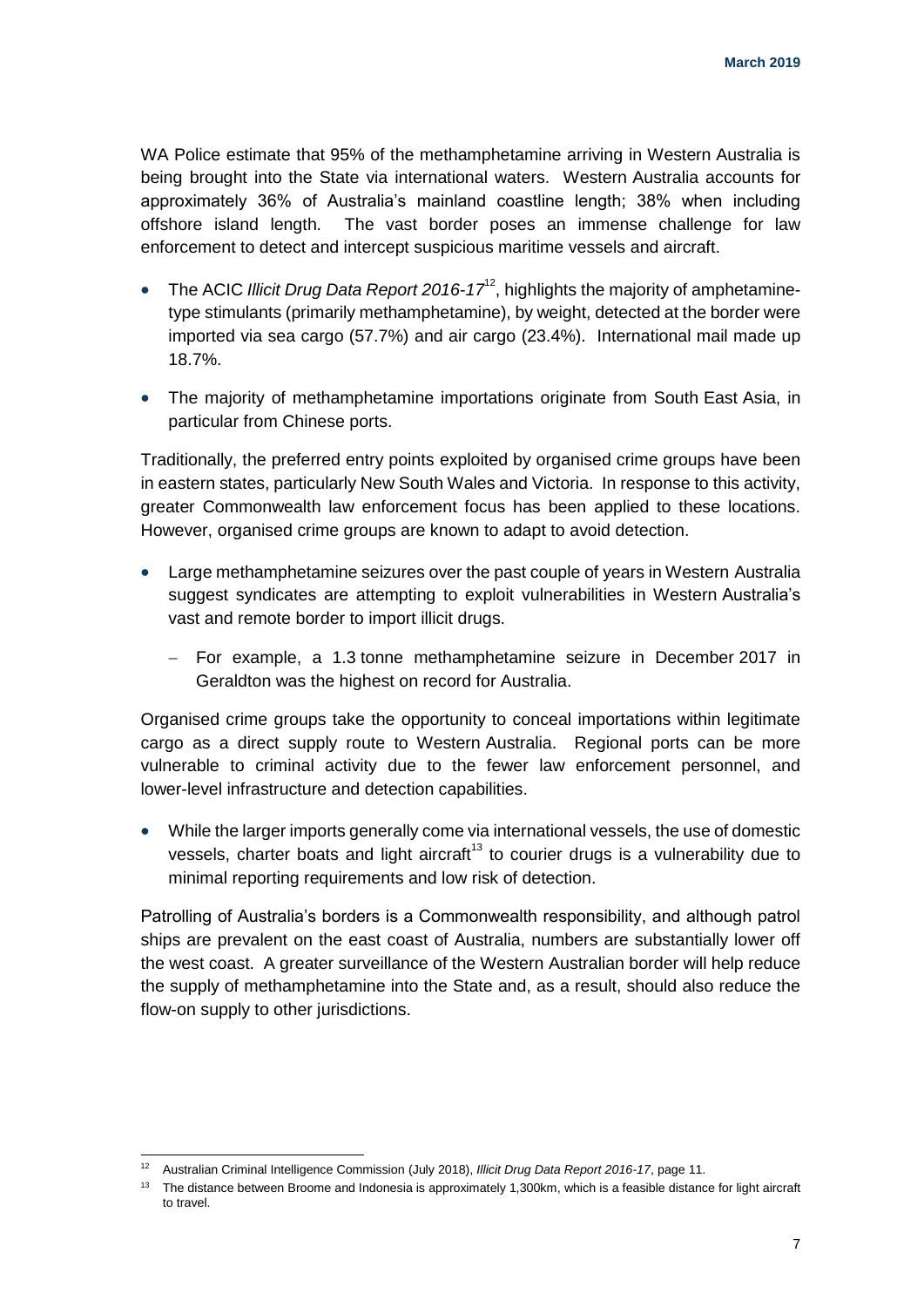Under-resourced Commonwealth surveillance is costly for the State's economy in general. It is widely recognised that illicit drugs, particularly methamphetamine, cause disproportionate community harm and its emergence is putting enormous stress on families and the community, with extensive impact on State services such as policing, health and mental health.

 Drug users tend to display violent and aggressive behaviour when under the influence, whilst drug addiction drives some users to steal, commit robberies and burglaries, and arm themselves with weapons to fund their habit.

Western Australia has implemented the Methamphetamine Action Plan (MAP), with an allocation of \$171 million over 2017-18 to 2021-22. This includes direct funding to the WA Police Force of \$104 million to create the Meth Border Force initiative.

In addition, the MAP will enable Western Australia to implement initiatives to further reduce meth-related harm in the community, such as:

- providing early intervention treatment facilities;
- expanding specialist drug services into rural and regional areas of need;
- improving drug and alcohol programs in schools;
- creating drug and alcohol rehabilitation facilities for prisoners; and
- increasing roadside drug and alcohol testing.

Western Australia would like the CGC staff to:

 consider the influence of the unpatrolled borders on the cost of detection and use of illicit drugs in Western Australia.

# **Services to Communities**

#### *Water subsidies*

We understand the CGC staff may be considering an assessment that restricts differential subsidies to towns with populations under 1,000 people.

 A major concern for Western Australia is that the substantial subsidies paid to many of its regional towns over 1,000 population would not be differentially assessed.

While a differential assessment may be inappropriate for some such towns nationally, it is appropriate for towns such as Kalgoorlie, which is far from any viable water source. Under any policy choice, providing water to Kalgoorlie would be high cost. It cannot rightly be excluded. The CGC is excluding towns such as Kalgoorlie on the basis of partial analysis that considers only population size.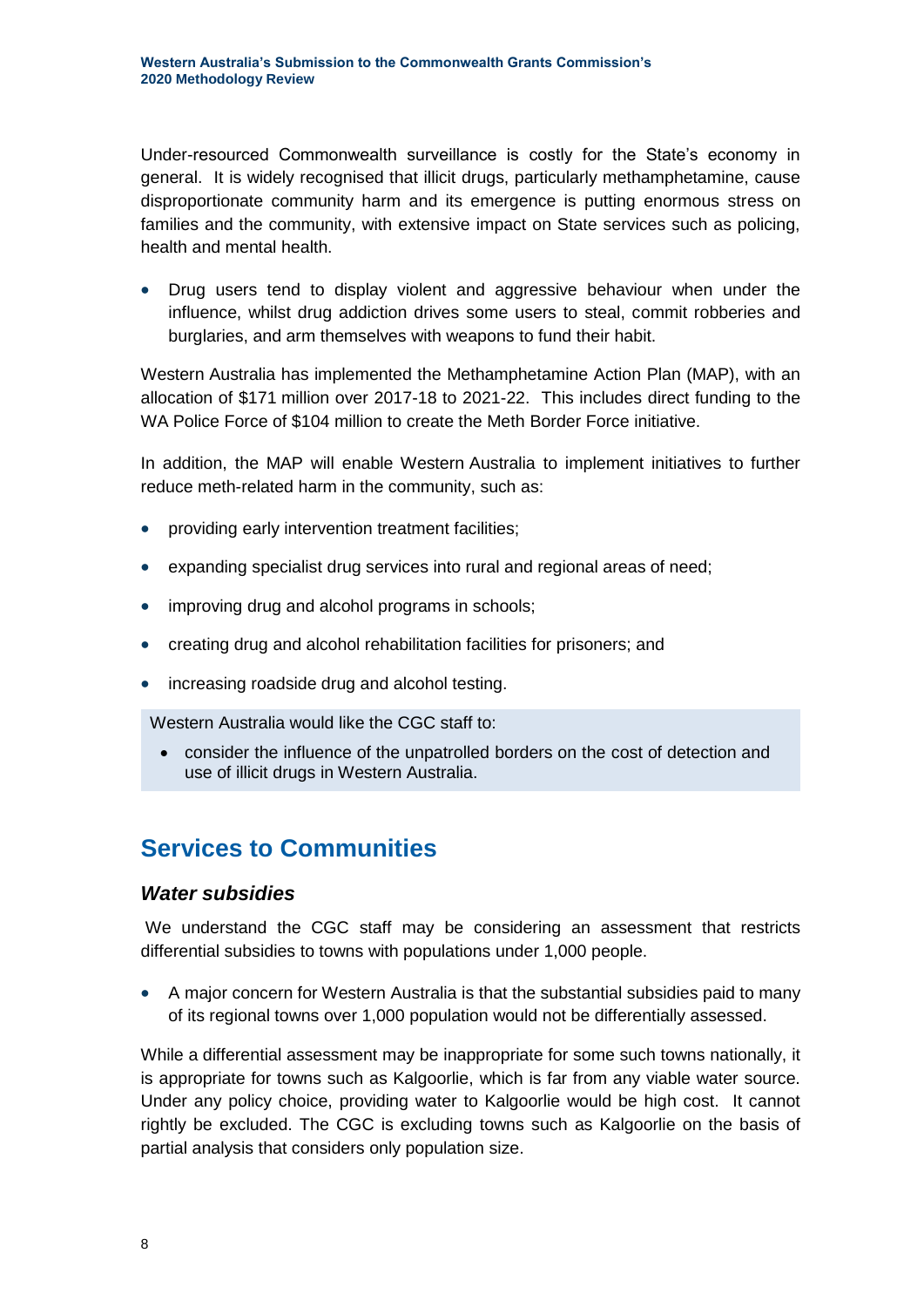It should also be noted that, while the CGC's data may show smaller per capita subsidies for larger towns, their aggregate subsidies may still be large.

Western Australia would like the CGC staff to:

 acknowledge the need for a differential assessment for larger towns such as Kalgoorlie, and adjust the assessment accordingly.

### **Services to Industry**

We previously proposed to the CGC staff that they could use regression analysis to determine the proportion of Services to Industry expenses that is actually driven by population, rather than making a presumption about the drivers of business development. However, CGC staff expressed concern about the low R-squared for our regression for agriculture.

Our previous analysis covered the data years 2010-11 to 2015-16. We have now used more recent data to extend this to cover the data years 2010-11 to 2017-18. The result is a moderate improvement in the R-squared for the agriculture regression.

In any case, the R-squared for each regression is significantly better than the R-squared for the CGC's results, as shown in Table 3.<sup>14</sup>

|                                  | <b>Regression</b><br>approach <sup>(a)</sup> | <b>CGC</b><br>approach |
|----------------------------------|----------------------------------------------|------------------------|
| R-squared                        |                                              |                        |
| Agriculture                      | 0.35                                         | 0.18                   |
| Other Industries                 | 0.64                                         | 0.15                   |
| Proportion related to population |                                              |                        |
| Agriculture                      | 54%                                          | 67%                    |
| <b>Other Industries</b>          | 61%                                          | 83%                    |

#### **Table 3: Services to Industry Regressions versus CGC Estimates**

Source: Western Australian Department of Treasury calculations using CGC data for 2010-11 to 2017-18.

(a) Actual per capita expenses (averaged over the eight data years) regressed against the per capita explanatory variables used by the CGC (agriculture factor income, number of agricultural establishments, other industries factor income, and private non-dwelling construction), eliminating variables that have a negative co-efficient. Regression constants give the portion related to population.

#### Western Australia would like the CGC staff to:

1

 consider adopting a simple regression model to determine the drivers of States' spending on Services to Industry.

Further details on the regression analysis is attached to the email from WA Treasury. WA Treasury is happy for this to be shared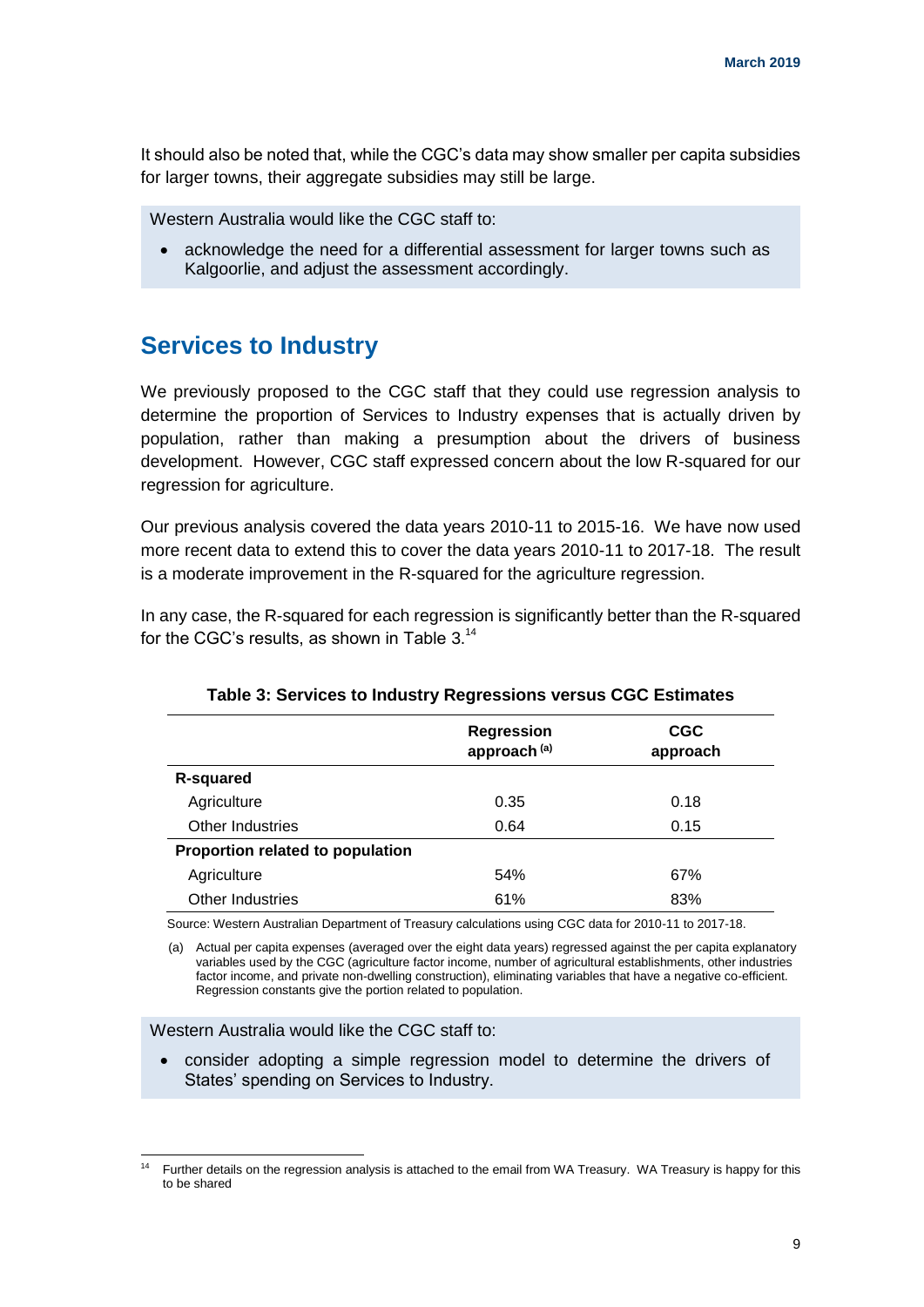# **Materiality**

As noted in our July 2017 *Submission to the Commonwealth Grants Commission's 2020 Methodology Review, The Principle of HFE and its Implementation*, the implementation of materiality thresholds by the CGC follows an approach that 'slices' out small components at the CGG's discretion. 15

We have noted that the discretion used by the CGC leads to inconsistency in implementation of materiality thresholds. In defence of this discretion, the CGC has noted that it would retain a disability below the materiality threshold if "removing the disability has a significant impact on the conceptual rigour and reliability of the assessments".<sup>16</sup>

We want to point out that a process of adding or deleting new data bands at the margin risks unreliable outcomes. We have recently developed a case study on stamp duty (see below) to illustrate this concern.

We consider that, to ensure the conceptual rigour and reliability of the assessments, a conceptual basis should be considered in choosing any disaggregation. For example, the CGC proposed to disaggregate the patient age group '75+' into 2 groups; '75-84' and  $95+$ ' if material in the Health assessment,<sup>17</sup> and similarly for disaggregating remoteness in the Health assessment.<sup>18</sup> However, it is conceptually clear that age matters with regard to health expenditure. Natural changes in medical requirements at different life stages will provide a conceptual basis as to appropriate age bands. Data can be used to confirm these. The same goes for remoteness. It is the disability that results from disaggregation into these conceptually-determined age bands that should then be subject to a materiality test. If material, the bands are adopted.

#### *Stamp duty case study*

The CGC adjusts stamp duty revenue by considering 16 value-ranges. Cumulatively, this disaggregation adjustment redistributes GST in a range from \$53 per capita for New South Wales to \$68 per capita for Tasmania, compared to an assessment without value ranges. This disaggregation has a significant impact on the stamp duty assessment and makes intuitive sense (on the surface, if one accepts the conceptual appropriateness of employing value ranges).

<sup>1</sup> <sup>15</sup> The CGC notes that "Each case is considered separately" – CGC Position Paper on *The Principle of HFE and its Implementation*, September 2017, page 34.

<sup>16</sup> *ibid*, page 40.

<sup>17</sup> Commonwealth Grants Commission (2018), *2020 Review – Health, Staff Assessment Paper* CGC 2018-01/12-S, page 18, paragraph 63.

<sup>18</sup> *ibid*, page 18, paragraph 62.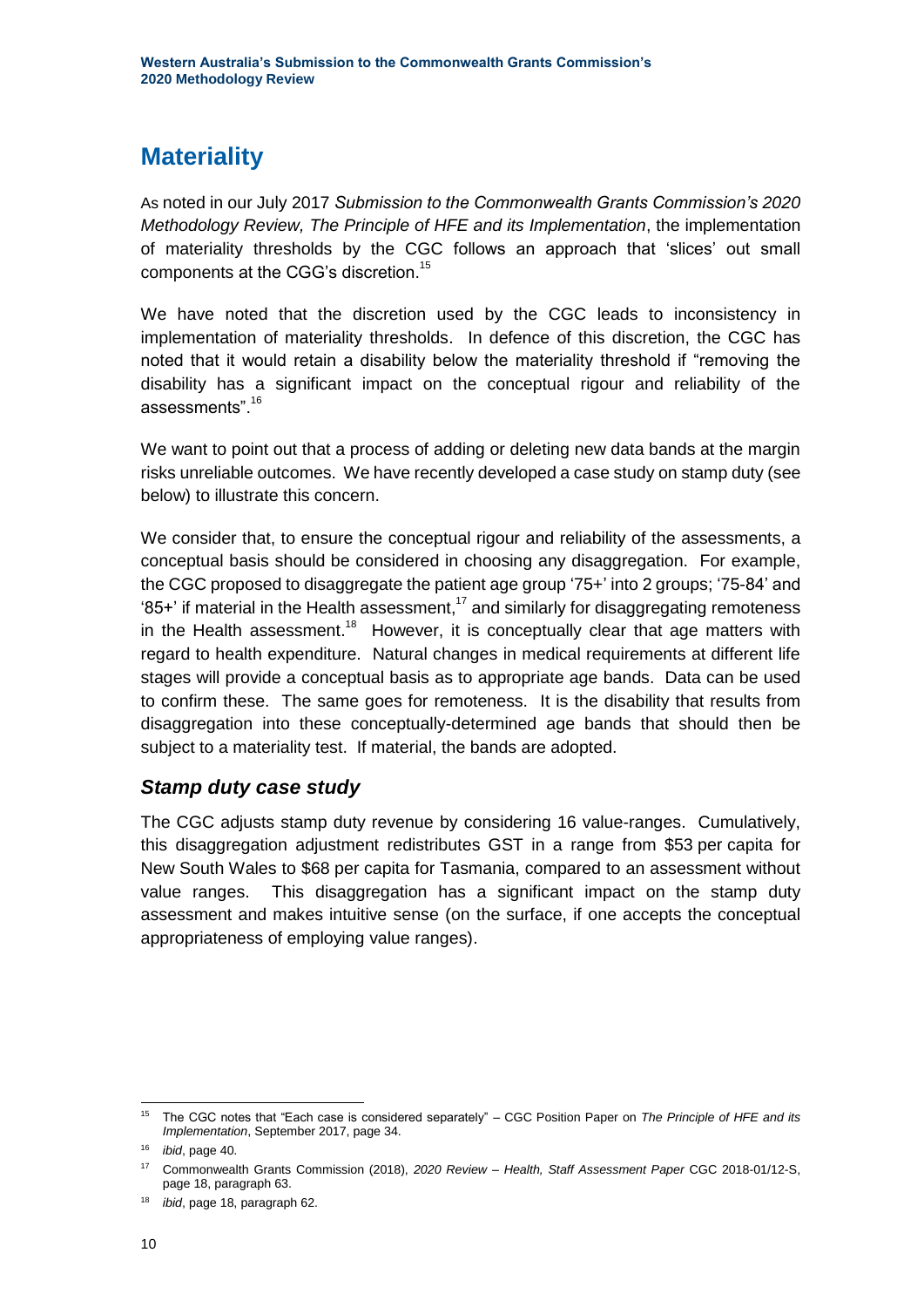- However, suppose there was just one aggregated value range, and the CGC had to consider whether to disaggregate into two groups ('\$1-\$100,000' and 'the rest').<sup>19</sup> Considering the materiality of this disaggregation (similar to disaggregating 'remote and very remote' to 'remote' and 'very remote' or '75+' to '75-84' and '85+') we see that the disaggregation is not material (according to CGC's current methodology of a \$30 per capita impact). The largest impact is for Tasmania at \$3 per capita.
- Disaggregating two groups into three groups ('\$1-\$100,000', '\$100,001-\$200,000' and 'the rest') is also not material (highest per capita impact is for Tasmania again, at \$13 per capita), as shown in Table 4.
- If an iterative approach was imposed on the stamp duty value ranges then only one of the 15 marginal disaggregations would be material (disaggregating \$300,000-\$400,000 from 'the rest'), and this may change over time.

The CGC uses an iterative approach in some assessments and not others. It is not used in the Stamp Duty assessment. However if an iterative approach was used, it would not be material to disaggregate into value ranges, as shown in Table 4. Therefore, the materiality treatment in the Stamp Duty assessment is not consistent with the proposed materiality treatment to disaggregate the 'remote and very remote' and '75+' factors in the Health assessment.

1

The order and level of aggregation/disaggregation was selected for simplicity. These marginal calculations are by no means exhaustive.